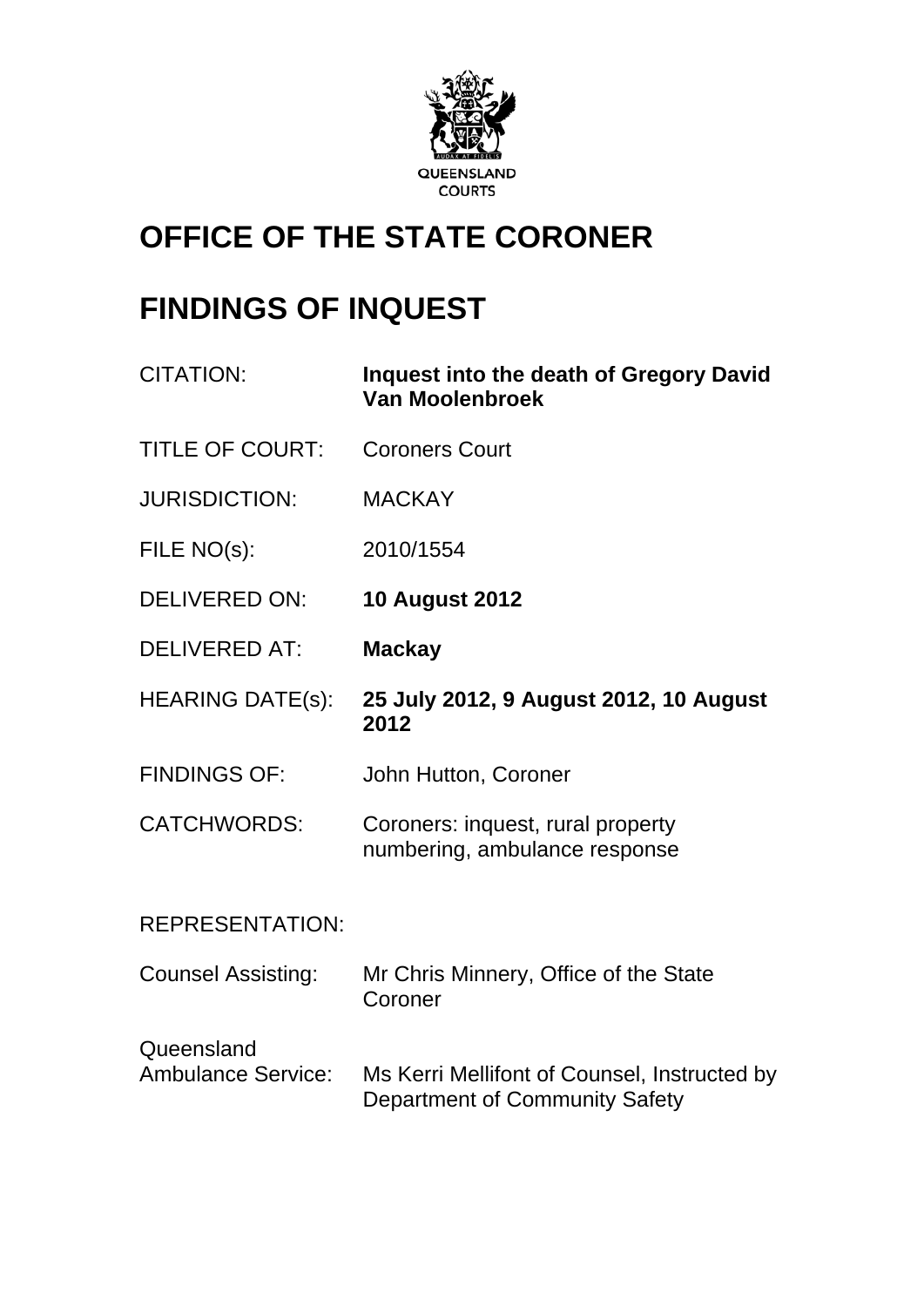### **Findings required by s45**

**Identity of the deceased** – Gregory David Van Moolenbroek **How he died** – Mr Van Moolenbroek suffered severe occlusive atheroma which caused approximately seventy percent narrowing and calcification on his left anterior descending coronary artery. This narrowing despite a stent, combined with cardiac arrhythmia caused by Mr Van Moolenbroek exerting himself resulted in his death. I find that any delay in the arrival of the ambulance units attending Mr Van Moolenbroek did not contribute to his death. **Place of death** – Mr Van Moolenbroek died at a property described as lot 2, RP739675, on Devereaux Creek Road, Devereaux Creek, outside Mackay in the state of Queensland. **Date of death–** 10 May 2010 **Cause of death** – 1(a) Coronary Atherosclerosis (despite stenting) 2 Coeliac Disease (clinical), Diverticular Disease

#### **Introduction, Background and Factual Circumstances**

- 1. At about 8:30am on 10 May 2010, Mr Gregory David Van Moolenbroek left his home in Rural View, Mackay, to work on a property on Devereaux Creek Road.
- 2. Mr Van Moolenbroek had a personal and family history of cardiac complaints. He was medicated and had seven stents surgically implanted in his heart and surrounds in 2006 to deal with narrowing and blockages in his coronary arteries.
- 3. At approximately 12:07pm Mr Van Moolenbroek called his wife to tell her he was at their Devereaux Creek property. At 1:30pm Mr Van Moolenbroek called his wife again and said he did not feel well. They agreed that she would call him an ambulance, and they discussed the appropriate directions to give to the ambulance operator. At or about 1:31pm Ms Van Moolenbroek called "000" and asked for an ambulance.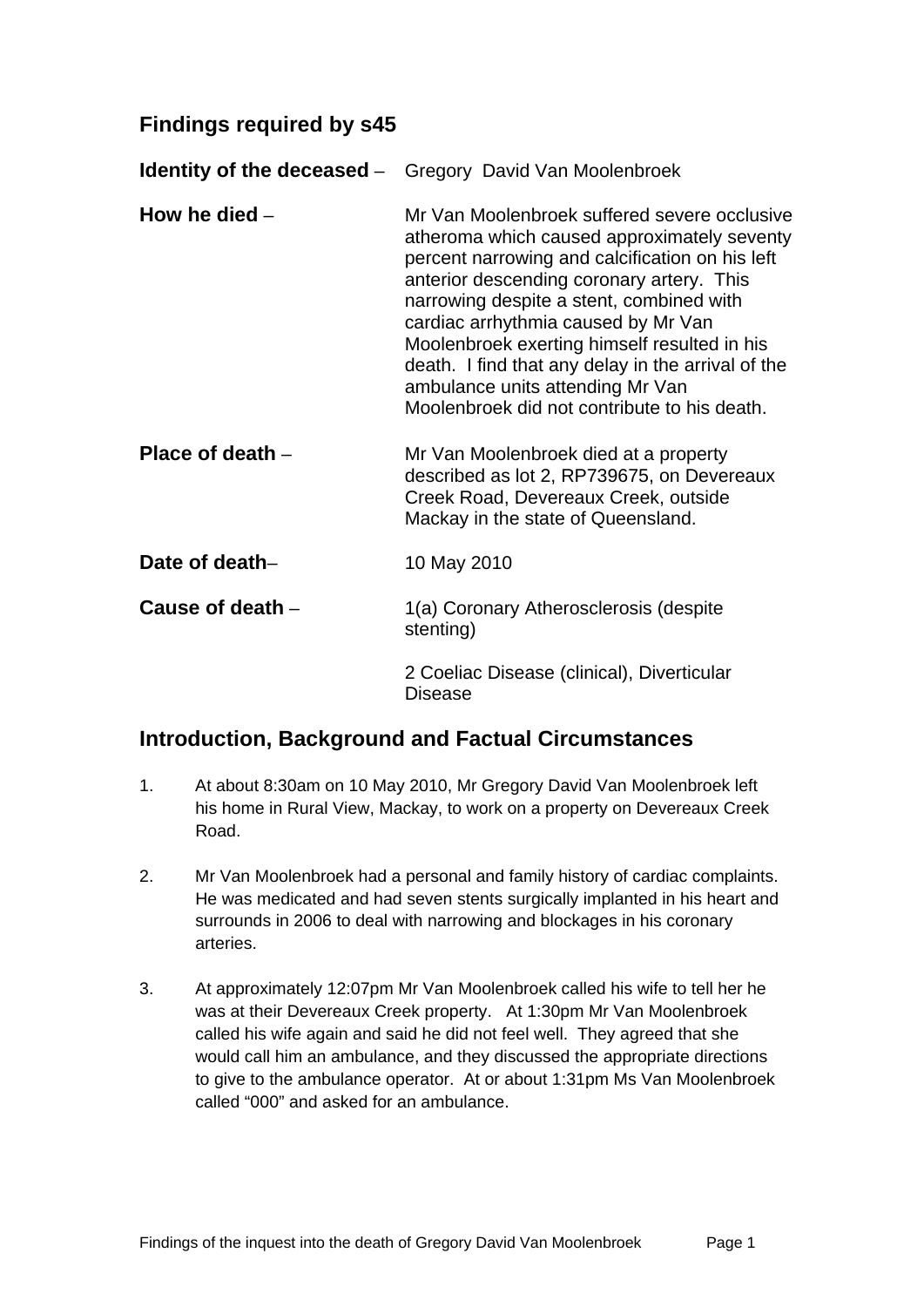- 4. The call was diverted to the Rockhampton Queensland Ambulance Service Communications Centre (referred to as Capcom), and logged at 1:31pm. Emergency Medical Dispatcher Lisa McCabe took this call, Ms Van Moolenbroek provided a number of details about her husband's location and condition.
- 5. Ms Van Moolenbroek advised EMD McCabe that her husband was having heart trouble, and was at "lot 2, Devereaux Creek Road", indicating it was a new vacant block, and 8.3 kilometres down Devereaux Creek Road. She advised her husband was conscious and alert, and that he had seven stents put in his heart some years prior and felt unwell, and felt it was his heart. She referred to a Toyota Prado vehicle. After obtaining telephone numbers, the operator advised she would dispatch a unit, and the call ended.
- 6. EMD McCabe used the Queensland Ambulance Service computeraided dispatch system to enter details of the call. The program allowed her to enter Deveraux Creek Road, with "lot 2" in another field, and she also entered details including "8.3 kilometres down road", reference to the Toyota Prado and Mr Van Moolenbroek's mobile phone number. Due to the way certain medical prompts by the VisiCAD system were answered, the matter was given a code 2A, meaning an immediate dispatch of an advanced care paramedic crew, without lights or sirens being used.
- 7. The Queensland Ambulance Service system of classification of emergencies includes Code 2, which indicates an urgent response without lights and sirens, and Code 1, which indicates an immediate response with lights and sirens. The primary difference is that in a Code 1 response, drivers are authorised to, where safe, disregard road rules to respond to an emergency, and in a Code 2 response they are not.
- 8. At 1:35pm this information was transferred to the ambulance dispatchers at the call centre. At 1:36pm EMD McCabe tried to call Mr Van Moolenbroek on his mobile phone, but he did not answer and the call went to message bank. EMD McCabe left a message asking him to call the QAS.
- 9. The dispatchers responsible for this matter were EMD Jodie O'Dell (mentor/student supervisor) and student EMD Michael Thurman. They dispatched an advanced care paramedic crew at 1:38pm. That crew consisted Advanced Care Paramedics George Fennemore and Mark Saliba.
- 10. The system operating at the time meant that ACP Fennemore and ACP Saliba received a page on a pager, providing information about the job. They also received a call on a mobile phone they carried providing details. They were told by EMD O'Dell in the phone call that it was a Code 2 job, the location was lot 2 Devereaux Creek Road, it was 8.3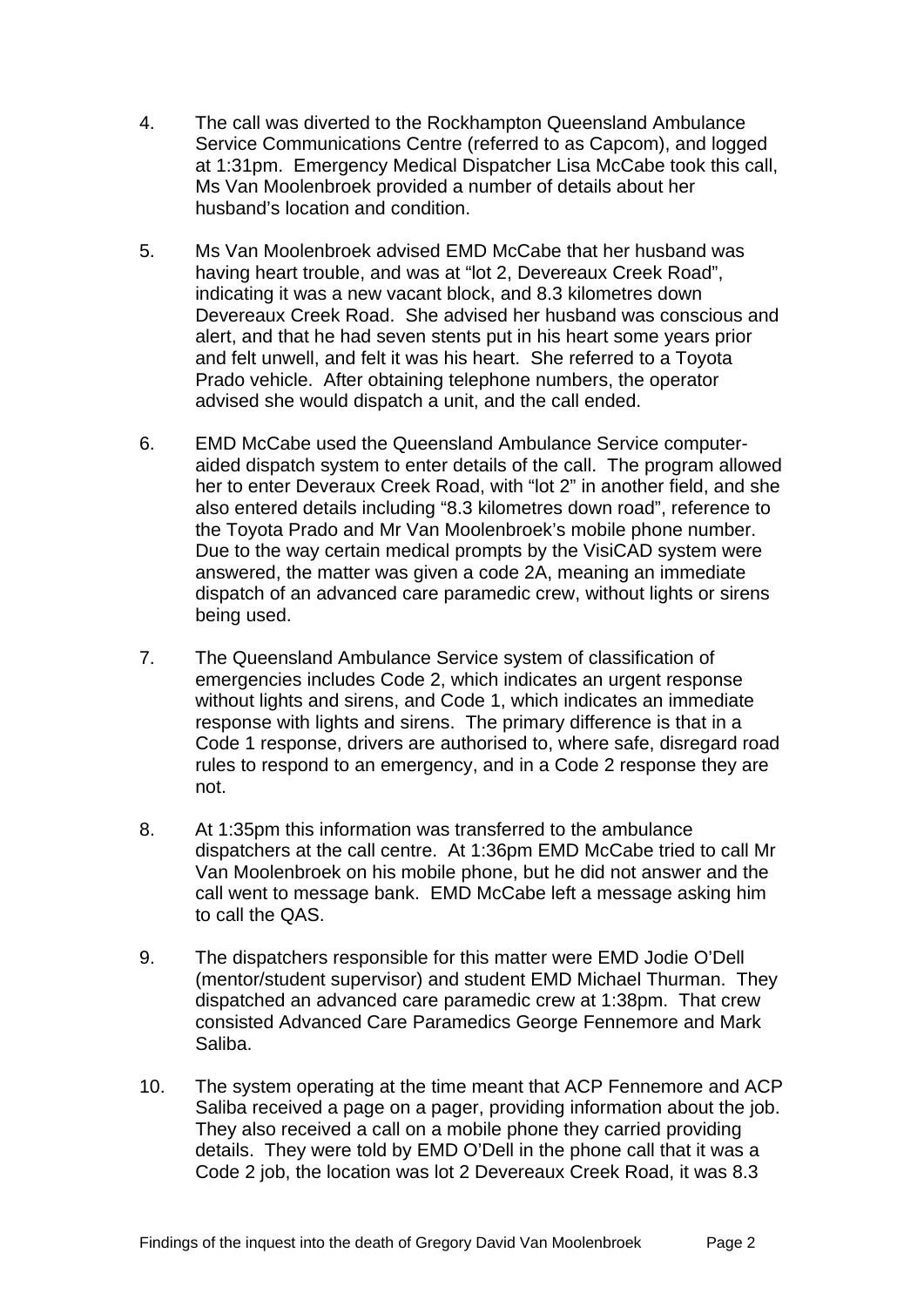kilometres down that road, and the patient was a 44 year old male unwell or with a heart problem. They were not told the vehicle details, or that the property was on the right hand side, and that it was a vacant block.

- 11. The dispatchers attempted to call Mr Van Moolenbroek at 2:03pm but he did not answer.
- 12. At 2:05pm EMD McCabe called Ms Van Moolenbroek, who was by this time on her way to the property. During this call, EMD McCabe was told that the property was across the road from a property owned by Gavin Zillfiech. This was entered into the VisiCAD system by EMD McCabe as Gavins Millfish. EMD McCabe also offered to conference Ms Van Moolenbroek into a call with the QAS unit trying to attend her husband, although this did not actually occur.
- 13. QAS unit 2148 was dispatched from South Mackay. ACP Saliba was driving and ACP Fennemore was navigating. They proceeded to Devereaux Creek Road, and attempted to locate the property where Mr Van Moolenbroek was.
- 14. I have attended the scene of this incident, and viewed the access from the road to the property as it is now. I am also assisted by photographs of the scene taken on the day that Mr Van Moolenbroek passed away and the following day, albeit with further flattening of the grass and tyre tracks than confronted the ambulance unit on 10 May 2010. As of May 2010 there was no property number up to mark the entrance to the property, nor was there actually an entrance to the property – anyone attending the land would need to turn off Devereaux Creek Road next to a tree on long grass, drive into a muddy and wet channel and out again and forward a flowing creek, then drive through long grass towards a hill to a flattened area where Mr Van Moolenbroek was working. A view of the scene conducted on 8 August 2012, shows that the scene is significantly changed, but it has enabled me to understand the enormous difficulties which would have confronted the ambulance units responding to this emergency.
- 15. From dispatch at 1:38pm, the crew consisting ACP Fennemore and ACP Saliba were on Devereaux Creek Road prior to 2:09pm. They drove down Devereaux Creek road trying to locate the property, and counting the distance down the road they travelled to try and locate the property using the descriptions given. At 2:10pm they attended a property signed as lot 2, which had a white Toyota Prado (consistent with the description they had been given), and informed Capcom that they were on scene (as in, they had arrived at the location where the patient was expected to be found). This was incorrect – the crew attended a location which matched at least three of the descriptions they had of the property (lot 2 on Devereaux Creek Road, the approximate correct distance down Devereaux Creek Road, location of a Toyota Prado), but as it turns out this was the wrong property. A man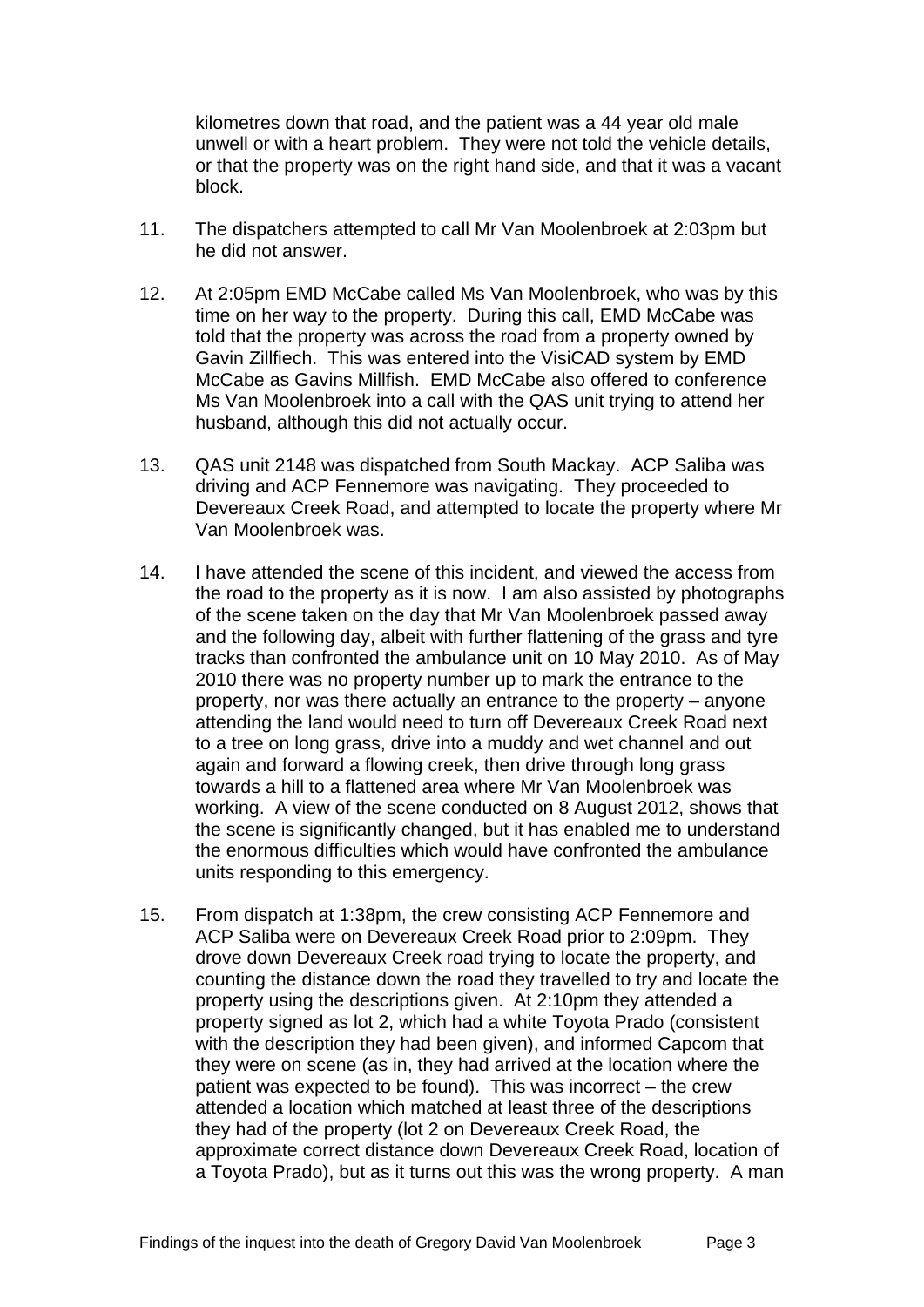at that property indicated that this was the wrong location, and they returned searching at 2:13pm, informing Capcom as such. The delay was due to the property being set about 250 metres back from Devereaux Creek Road, and the necessity for the residents to confirm that no-one on the property had called the ambulance.

- 16. The crew drove the entire length of Devereaux Creek Road, turned around and drove back again, searching in vain for the correct location. They drove slowly enough to visually search for any of the clues they had been given about the location, but could not find the property or Mr Van Moolenbroek. Having attended Devereaux Creek Road as it is now, I appreciate their difficulty.
- 17. At shortly before 2:17pm Ms Van Moolenbroek attended the property. She arrived using a different entrance to the property to that given to the ambulance officers. She found her husband lying in the trailer that he had used to move the digging equipment. He was not moving, his eyes were open and fixed, and he had no pulse.
- 18. Ms Van Moolenbroek phoned Capcom at 2:17pm (this was the second "000" call), speaking with EMD Narelle Smith, and told EMD Smith that she thought her husband was dead. She was advised on how to commence Cardiopulmonary Resuscitation (CPR), which she did. During this call she provided some further information to EMD Smith on the location, essentially that the ambulance crew could look up the hill and see her husband's trailer attached to a silver Toyota Prado, the location was on the right hand side of the road near a gum tree at the entrance, and the location was 8.3 kilometres down Devereaux Creek Road, from the intersection with Marion Hampton Road.
- 19. EMD Smith entered this additional information into the computer system and caused an automatic upgrade of the job to Code 1A (the highest priority).
- 20. EMD O'Dell and student EMD Thurman were on a fifteen minute break when it came to dispatching this information, so the dispatching of this additional information was handled by EMD Catherine Austin.
- 21. EMD Austin immediately advised unit ACP Saliba and ACP Fennemore of Mr Van Moolenbroek's condition and the upgrading of the job's code to Code 1A. This caused an Intensive Care Paramedic, Tracey Eastwick, to be dispatched. An Intensive Care Paramedic (ICP) possesses the highest skill of an emergency responder.
- 22. ACP Saliba and ACP Fennemore continued to search up and down Devereaux Creek Road. They were stopped by a passing car and sought assistance, without further information of assistance being gathered. They stopped and sought assistance from another local resident who was a council worker, but did not gain any further useful information. They used their vehicle's flashing lights and used the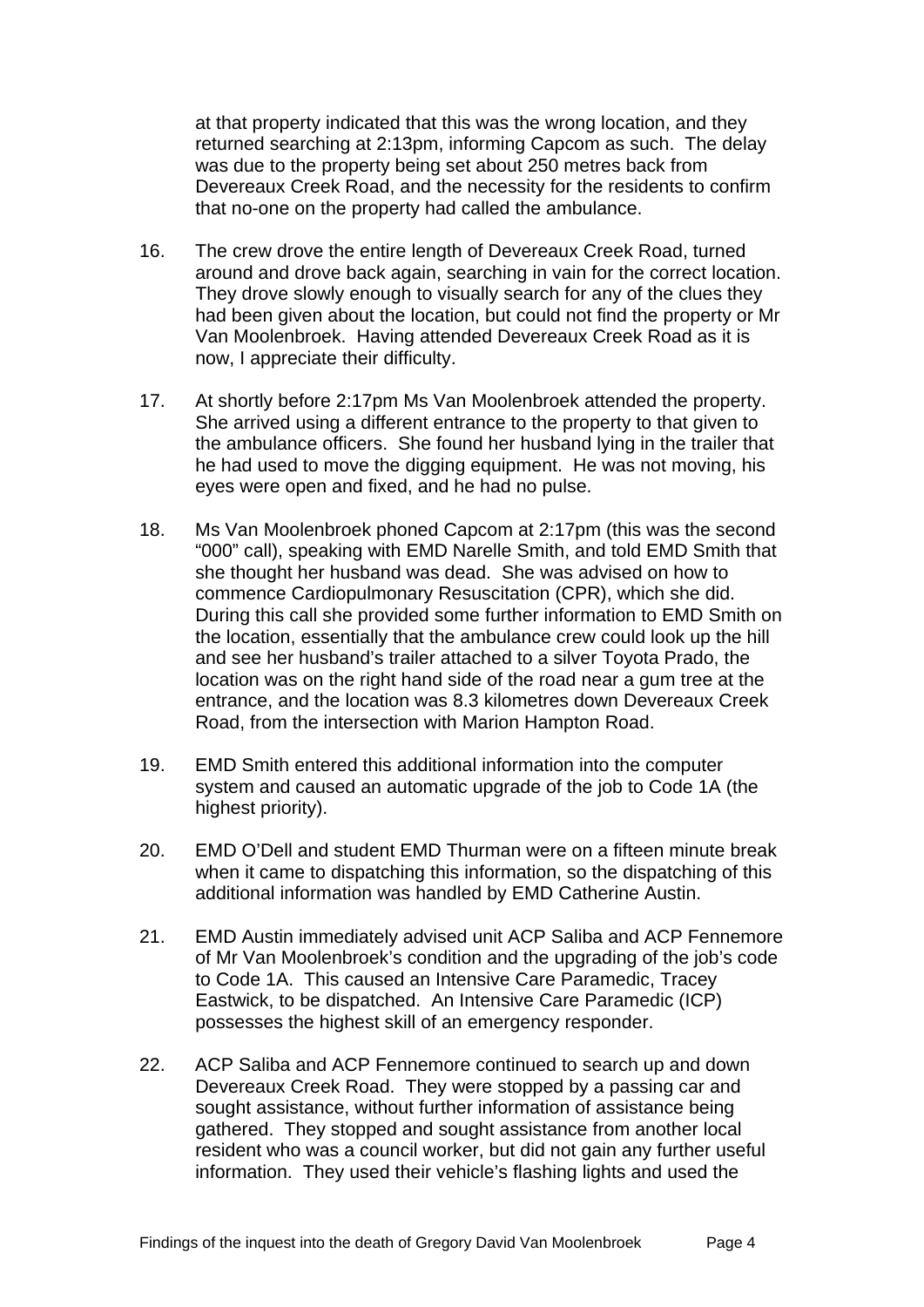sirens intermittently to signal their location in the hope they would be heard and signalled back by Ms Van Moolenbroek (using the sirens continuously can interfere with hearing information over the radio in circumstances such as this one). They searched for properties matching all or any of the descriptions they had been provided without success.

- 23. ICP Eastwick was dispatched from North Mackay Station, via an automated page, at 2:20pm. ICP Eastwick operated in a vehicle by herself.
- 24. Communication continued to flow between ACP Fennemore and ACP Saliba on Devereaux Creek Road and Capcom. Operators at Capcom used mapping software to measure out 8.3 kilometres down Devereaux Creek Road and determined this would be between rural property number 791 to 823. This information was given to ACP Fennemore and ACP Saliba by EMD O'Dell immediately.
- 25. A series of landmark references were given to both units, driving up and down Devereaux Creek Road searching for Mr Van Moolenbroek, between 2:07pm and 2:45pm. These landmarks were sourced during phone calls with Ms Van Moolenbroek, and the information was passed on to the two units on the ground. The provision of this information was hampered by difficulties with signal on both the unit's mobile phones and radios, given this was a relatively remote location.
- 26. Ms Van Moolenbroek was able to hear the sirens of one of the units, and indicated this over the phone. She went to a place visible from the road, and waved to the crews as they approached. Both units located her and the property at 2:44pm and informed Capcom of this.
- 27. Further difficulties were encountered as the ambulance vehicles could not traverse the muddy ground from the road to where Mr Van Moolenbroek was. They drove as close as they could, and ran with their equipment approximately a hundred metres to his location. They took over the CPR performed by Ms Van Moolenbroek, but unfortunately Mr Van Moolenbroek could not be revived.
- 28. At 3:03pm the ambulance crews advised the Queensland Police Service via communications that Mr Van Moolenbroek was deceased.

#### **Discussion of the evidence**

29. There is no basis for any criticism of any of ACP Fennemore, ACP Saliba or ICP Eastwick. They acted appropriately, and responded as quickly as they could. The delay in their location of Mr Van Moolenbroek can in no way reflect upon them.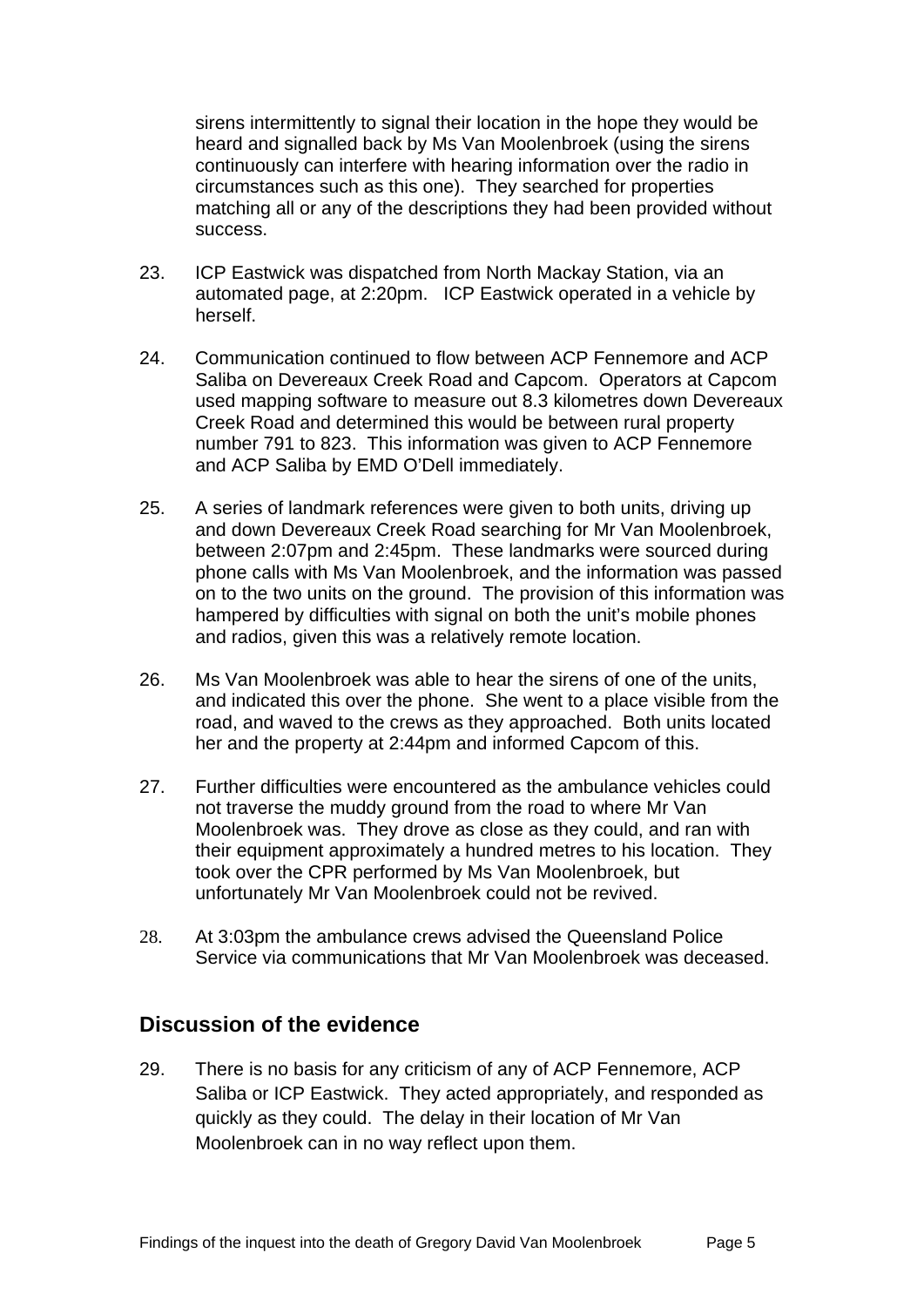- 30. I find the actions of the dispatch personnel in this matter appropriate and timely. Their actions were reviewed by QAS as well and I do not propose visiting upon the results of that review in any more detail, except to say that there is no evidence to support any suggestion that anything done in the receiving of calls, the dispatching of ambulance units or the provision or receipt of information contributed in any way to Mr Van Moolenbroek's death.
- 31. There are no matters which could be or should be implemented in terms of improvements to the Queensland Ambulance Service. This is largely because any such matters, few as they may be, have already been identified and rectified by the Queensland Ambulance Service.

### **Discussion of recommendations and commendations**

- 32. The evidence in this case suggests that Mr Van Moolenbroek may well have been deceased as at 2:17pm when his wife informed Capcom that he was unmoving, with no pulse and fixed pupils. It may well be that he was deceased earlier, given he was unable to answer calls to his phone at 1:36pm and 2:03pm.
- 33. Despite this, the circumstances of this case require consideration of methods to improve the ability of emergency responders to locate properties quickly, especially rural properties.
- 34. I sought and have received responses from the Local Government Association of Queensland, and the Department of Local Government on the issue of mandatory fitting of property numbers on all properties in Queensland, and monitoring and enforcement of this process by local governments. This was not a suggestion which was supported, largely on the issue of cost in circumstances of severe financial restrictions, and the abrogation of responsibility for property numbering from the property owner.
- 35. In attending the view of the incident scene I was encouraged to observe rural property numbers placed at virtually all of the properties in the area of this incident. I am informed this has occurred since this incident, not necessarily as a direct result of this matter. The numbering enables emergency responders to locate a property quickly, given they reference distance from important cross-roads, and are displayed prominently near the entrance to a property, angled for maximum visibility and on reflective signs. These signs are provided to the land holder by the Mackay Regional Council at no charge.